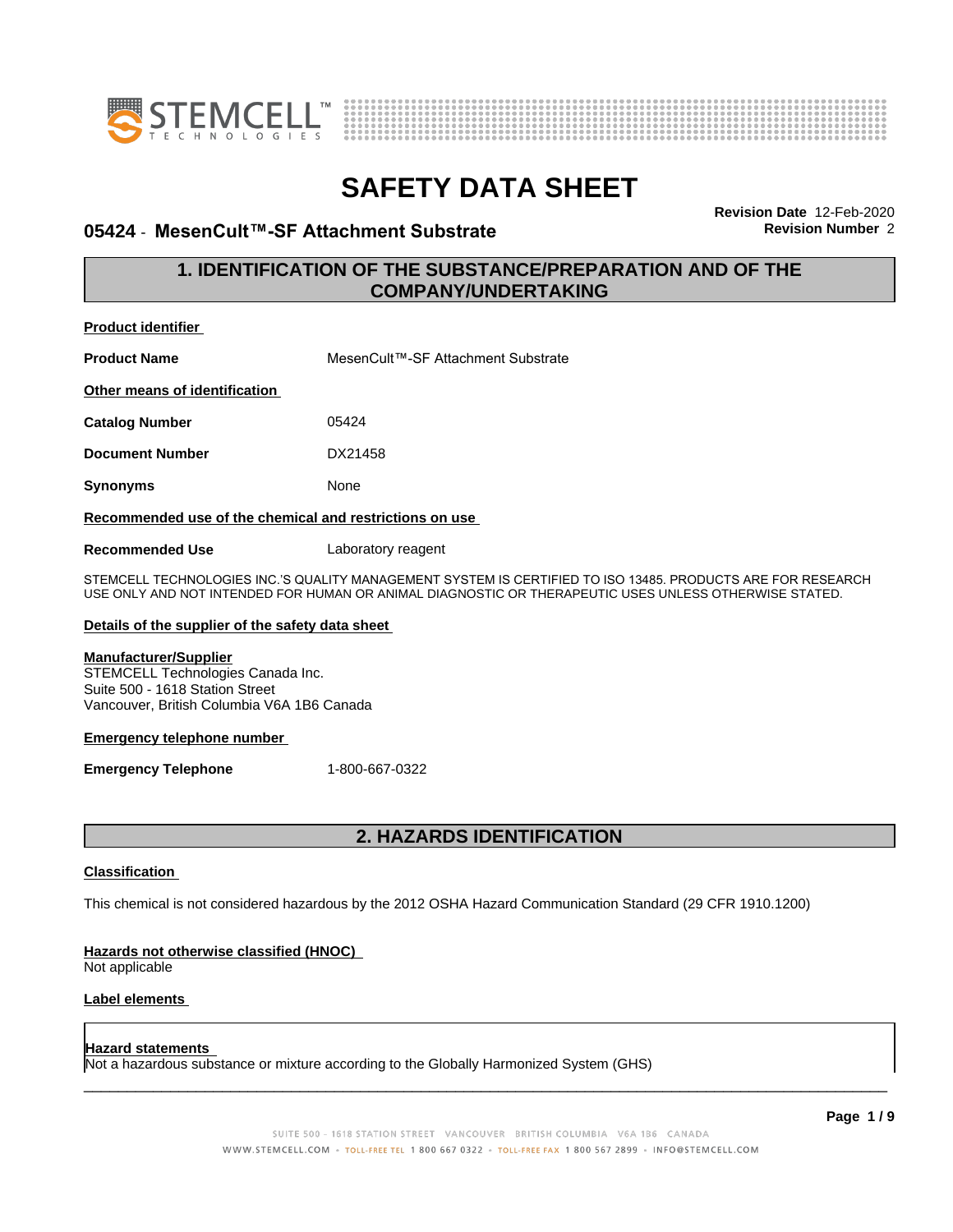



# \_\_\_\_\_\_\_\_\_\_\_\_\_\_\_\_\_\_\_\_\_\_\_\_\_\_\_\_\_\_\_\_\_\_\_\_\_\_\_\_\_\_\_\_\_\_\_\_\_\_\_\_\_\_\_\_\_\_\_\_\_\_\_\_\_\_\_\_\_\_\_\_\_\_\_\_\_\_\_\_\_\_\_\_\_\_\_\_\_\_\_\_\_ **Revision Date** 12-Feb-2020 **05424 ⋅ MesenCult™-SF Attachment Substrate Revision Number** 2

The product contains no substances which at their given concentration, are considered to be hazardous to health.

**Appearance** No information available **Physical state** Solid **Department Constructs** Odor No information available

#### **Other Information** Not applicable

**Unknown acute toxicity** 100 % of the mixture consists of ingredient(s) of unknown toxicity

100 % of the mixture consists of ingredient(s) of unknown acute oral toxicity

100 % of the mixture consists of ingredient(s) of unknown acute dermal toxicity

100 % of the mixture consists of ingredient(s) of unknown acute inhalation toxicity (gas)

100 % of the mixture consists of ingredient(s) of unknown acute inhalation toxicity (vapor)

100 % of the mixture consists of ingredient(s) of unknown acute inhalation toxicity (dust/mist)

### **3. COMPOSITION/INFORMATION ON INGREDIENTS**

### **Substance**

Not a hazardous substance or mixture according to the Globally Harmonized System (GHS)

\*The exact percentage (concentration) of composition has been withheld as a trade secret.

## **4. FIRST AID MEASURES**

### **Description of first aid measures**

| <b>Inhalation</b>   | Remove to fresh air.                                                                                                    |
|---------------------|-------------------------------------------------------------------------------------------------------------------------|
| Eye contact         | Rinse thoroughly with plenty of water for at least 15 minutes, lifting lower and upper eyelids.<br>Consult a physician. |
| <b>Skin contact</b> | Wash skin with soap and water.                                                                                          |
| <b>Ingestion</b>    | Clean mouth with water and drink afterwards plenty of water.                                                            |
|                     |                                                                                                                         |

### **Most important symptoms and effects, both acute and delayed**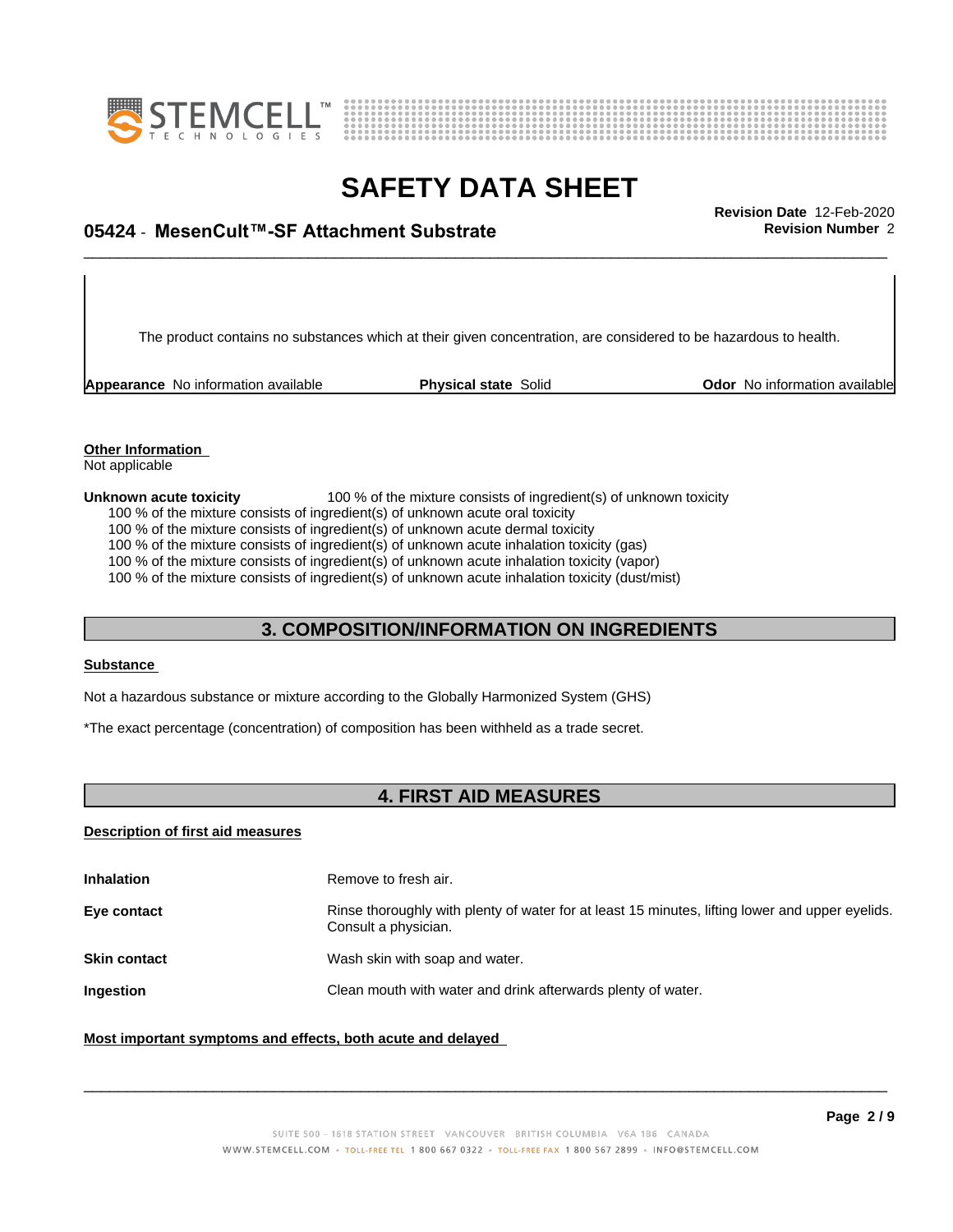



# \_\_\_\_\_\_\_\_\_\_\_\_\_\_\_\_\_\_\_\_\_\_\_\_\_\_\_\_\_\_\_\_\_\_\_\_\_\_\_\_\_\_\_\_\_\_\_\_\_\_\_\_\_\_\_\_\_\_\_\_\_\_\_\_\_\_\_\_\_\_\_\_\_\_\_\_\_\_\_\_\_\_\_\_\_\_\_\_\_\_\_\_\_ **Revision Date** 12-Feb-2020 **05424 ⋅ MesenCult™-SF Attachment Substrate Revision Number** 2

| <b>Symptoms</b>                                                                                                    | No information available.                                                                                                             |  |
|--------------------------------------------------------------------------------------------------------------------|---------------------------------------------------------------------------------------------------------------------------------------|--|
| Indication of any immediate medical attention and special treatment needed                                         |                                                                                                                                       |  |
| Note to physicians                                                                                                 | Treat symptomatically.                                                                                                                |  |
|                                                                                                                    | <b>5. FIRE-FIGHTING MEASURES</b>                                                                                                      |  |
| <b>Suitable Extinguishing Media</b>                                                                                | Use extinguishing measures that are appropriate to local circumstances and the<br>surrounding environment.                            |  |
| Unsuitable extinguishing media                                                                                     | CAUTION: Use of water spray when fighting fire may be inefficient.                                                                    |  |
| Specific hazards arising from the<br>chemical                                                                      | No information available.                                                                                                             |  |
| <b>Explosion data</b><br>Sensitivity to Mechanical Impact None.<br><b>Sensitivity to Static Discharge</b><br>None. |                                                                                                                                       |  |
| Special protective equipment for<br>fire-fighters                                                                  | Firefighters should wear self-contained breathing apparatus and full firefighting turnout<br>gear. Use personal protection equipment. |  |
| <b>6. ACCIDENTAL RELEASE MEASURES</b>                                                                              |                                                                                                                                       |  |
| Personal precautions, protective equipment and emergency procedures                                                |                                                                                                                                       |  |

| <b>Personal precautions</b> | Ensure adequate ventilation. |
|-----------------------------|------------------------------|
|                             |                              |

| <b>Environmental precautions</b>                     |                                                                                      |  |
|------------------------------------------------------|--------------------------------------------------------------------------------------|--|
| <b>Environmental precautions</b>                     | See Section 12 for additional Ecological Information.                                |  |
| Methods and material for containment and cleaning up |                                                                                      |  |
| <b>Methods for containment</b>                       | Prevent further leakage or spillage if safe to do so.                                |  |
| Methods for cleaning up                              | Pick up and transfer to properly labeled containers.                                 |  |
| <b>Prevention of secondary hazards</b>               | Clean contaminated objects and areas thoroughly observing environmental regulations. |  |
|                                                      |                                                                                      |  |

## **7. HANDLING AND STORAGE**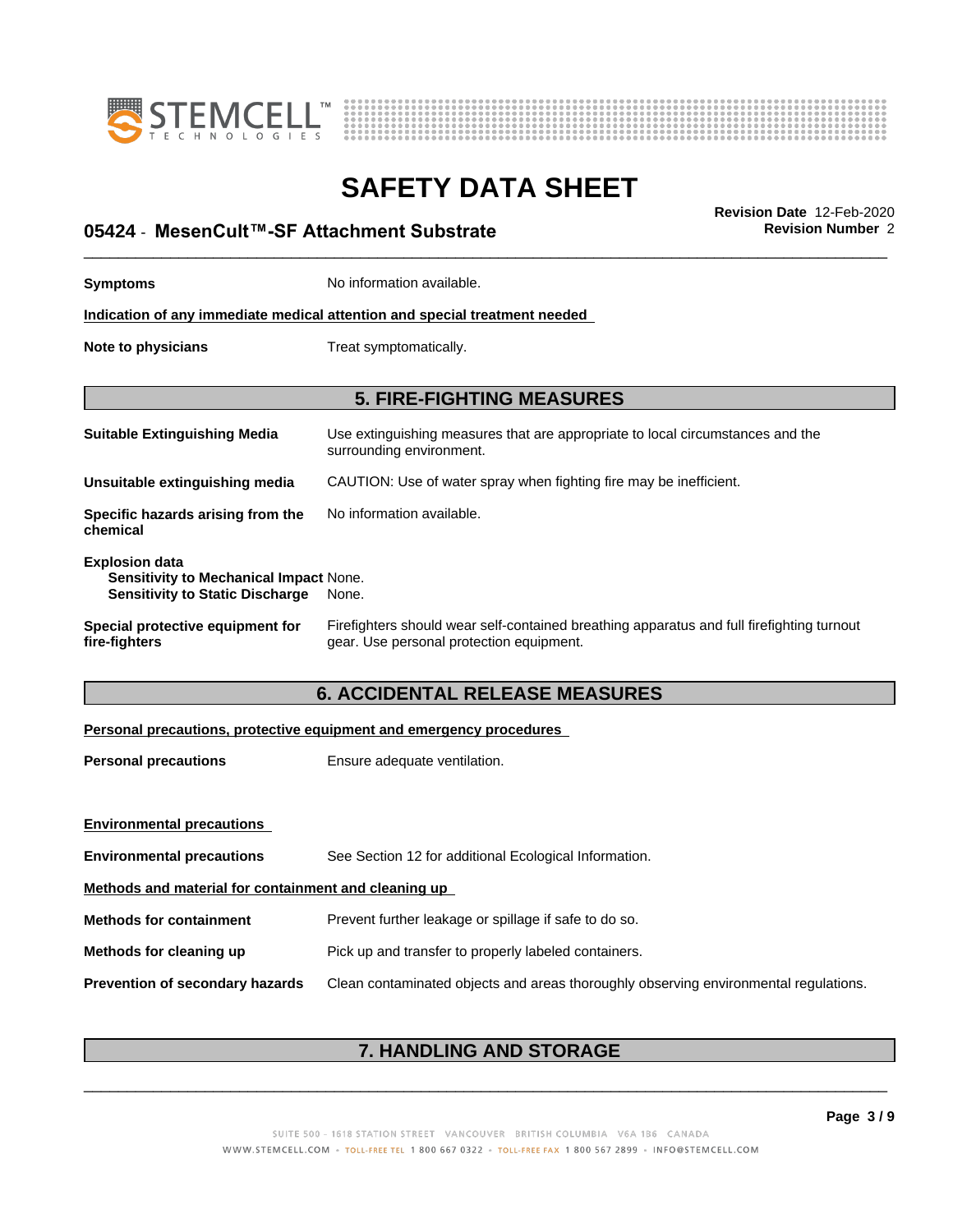



# \_\_\_\_\_\_\_\_\_\_\_\_\_\_\_\_\_\_\_\_\_\_\_\_\_\_\_\_\_\_\_\_\_\_\_\_\_\_\_\_\_\_\_\_\_\_\_\_\_\_\_\_\_\_\_\_\_\_\_\_\_\_\_\_\_\_\_\_\_\_\_\_\_\_\_\_\_\_\_\_\_\_\_\_\_\_\_\_\_\_\_\_\_ **Revision Date** 12-Feb-2020 **05424 ⋅ MesenCult™-SF Attachment Substrate Revision Number** 2

**Precautions for safe handling Advice on safe handling** Handle in accordance with good industrial hygiene and safety practice. **Conditions for safe storage, including any incompatibilities Storage Conditions** Keep containers tightly closed in a dry, cool and well-ventilated place.

## **8. EXPOSURE CONTROLS/PERSONAL PROTECTION**

| <b>Control parameters</b>        |                                                                                                                                                                                                                                                                                                                                                                                                                                    |
|----------------------------------|------------------------------------------------------------------------------------------------------------------------------------------------------------------------------------------------------------------------------------------------------------------------------------------------------------------------------------------------------------------------------------------------------------------------------------|
| <b>Exposure Limits</b>           | The following ingredients are the only ingredients of the product above the cut-off level (or<br>level that contributes to the hazard classification of the mixture) which have an exposure<br>limit applicable in the region for which this safety data sheet is intended or other<br>recommended limit. At this time, the other relevant constituents have no known exposure<br>limits from the sources listed here.             |
| Appropriate engineering controls |                                                                                                                                                                                                                                                                                                                                                                                                                                    |
| <b>Engineering controls</b>      | <b>Showers</b><br>Eyewash stations<br>Ventilation systems.                                                                                                                                                                                                                                                                                                                                                                         |
|                                  | Individual protection measures, such as personal protective equipment                                                                                                                                                                                                                                                                                                                                                              |
| <b>Eye/face protection</b>       | No special protective equipment required.                                                                                                                                                                                                                                                                                                                                                                                          |
| Skin and body protection         | No special protective equipment required.                                                                                                                                                                                                                                                                                                                                                                                          |
| <b>Respiratory protection</b>    | No protective equipment is needed under normal use conditions. If exposure limits are<br>exceeded or irritation is experienced, ventilation and evacuation may be required.                                                                                                                                                                                                                                                        |
| Other protection                 | This product contains material derived from human plasma. Donors have been tested and<br>found negative for HIV-1 and -2, hepatitis B, and hepatitis C prior to donation. However, this<br>product should be considered potentially infectious. Use controls and personal protection<br>appropriate for biohazardous infectious materials, as described in: Canadian Biosafety<br>Standards and Guidelines (CBSG), Second Edition. |
| General hygiene considerations   | Handle in accordance with good industrial hygiene and safety practice.                                                                                                                                                                                                                                                                                                                                                             |
|                                  |                                                                                                                                                                                                                                                                                                                                                                                                                                    |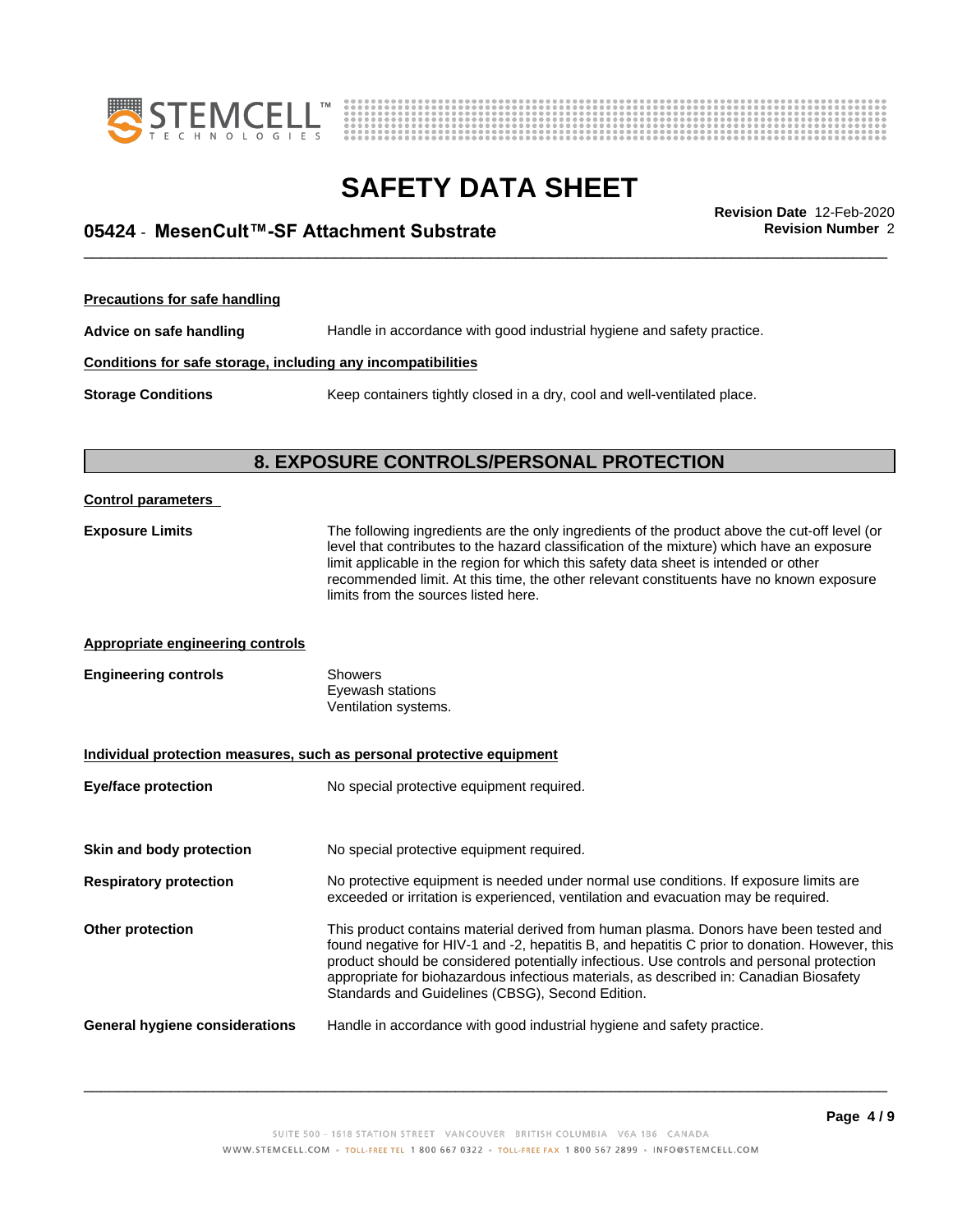



# \_\_\_\_\_\_\_\_\_\_\_\_\_\_\_\_\_\_\_\_\_\_\_\_\_\_\_\_\_\_\_\_\_\_\_\_\_\_\_\_\_\_\_\_\_\_\_\_\_\_\_\_\_\_\_\_\_\_\_\_\_\_\_\_\_\_\_\_\_\_\_\_\_\_\_\_\_\_\_\_\_\_\_\_\_\_\_\_\_\_\_\_\_ **Revision Date** 12-Feb-2020 **05424 ⋅ MesenCult™-SF Attachment Substrate Revision Number** 2

### **9. PHYSICAL AND CHEMICAL PROPERTIES**

| Information on basic physical and chemical properties |                          |                  |
|-------------------------------------------------------|--------------------------|------------------|
| <b>Physical state</b>                                 | Solid                    |                  |
| Appearance                                            | No information available |                  |
| Color                                                 | white                    |                  |
| Odor                                                  | No information available |                  |
| <b>Odor threshold</b>                                 | No information available |                  |
|                                                       |                          |                  |
| <b>Property</b>                                       | <b>Values</b>            | Remarks • Method |
| рH                                                    | No data available        | None known       |
| Melting point / freezing point                        | No data available        | None known       |
| Boiling point / boiling range                         | No data available        | None known       |
| <b>Flash point</b>                                    | No data available        | None known       |
| <b>Evaporation rate</b>                               | No data available        | None known       |
| Flammability (solid, gas)                             | No data available        | None known       |
| <b>Flammability Limit in Air</b>                      |                          | None known       |
| <b>Upper flammability limit:</b>                      | No data available        |                  |
| Lower flammability limit:                             | No data available        |                  |
| Vapor pressure                                        | No data available        | None known       |
| Vapor density                                         | No data available        | None known       |
| <b>Relative density</b>                               | No data available        | None known       |
| <b>Water solubility</b>                               | No data available        | None known       |
| Solubility in other solvents                          | No data available        | None known       |
| <b>Partition coefficient</b>                          | No data available        | None known       |
| <b>Autoignition temperature</b>                       | No data available        | None known       |
| <b>Decomposition temperature</b>                      | No data available        | None known       |
| <b>Kinematic viscosity</b>                            | No data available        | None known       |
| <b>Dynamic viscosity</b>                              | No data available        | None known       |
| <b>Explosive properties</b>                           | No information available |                  |
| <b>Oxidizing properties</b>                           | No information available |                  |
|                                                       |                          |                  |
| <b>Other Information</b>                              |                          |                  |
| <b>Softening point</b>                                | No information available |                  |
| <b>Molecular weight</b>                               | No information available |                  |
| <b>Molecular formula</b>                              | No information available |                  |
| <b>VOC Content (%)</b>                                | No information available |                  |
| <b>Liquid Density</b>                                 | No information available |                  |
| <b>Bulk density</b>                                   | No information available |                  |
|                                                       |                          |                  |

### **Remarks** • Method

## **10. STABILITY AND REACTIVITY**

| <b>Reactivity</b>                                                       | No information available.       |
|-------------------------------------------------------------------------|---------------------------------|
| <b>Chemical stability</b>                                               | Stable under normal conditions. |
| <b>Possibility of hazardous reactions</b> None under normal processing. |                                 |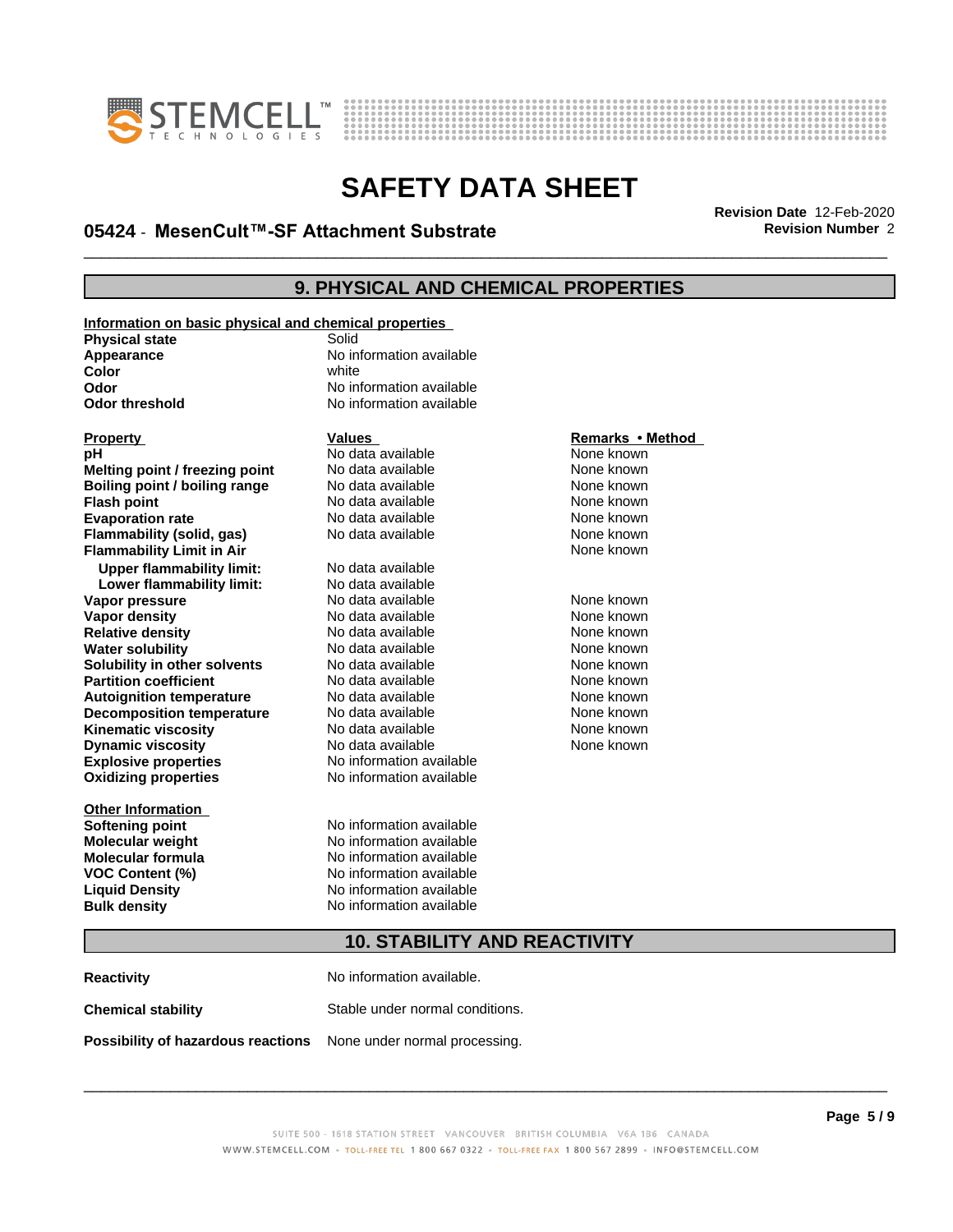



# \_\_\_\_\_\_\_\_\_\_\_\_\_\_\_\_\_\_\_\_\_\_\_\_\_\_\_\_\_\_\_\_\_\_\_\_\_\_\_\_\_\_\_\_\_\_\_\_\_\_\_\_\_\_\_\_\_\_\_\_\_\_\_\_\_\_\_\_\_\_\_\_\_\_\_\_\_\_\_\_\_\_\_\_\_\_\_\_\_\_\_\_\_ **Revision Date** 12-Feb-2020 **05424 ⋅ MesenCult™-SF Attachment Substrate Revision Number** 2

**Conditions to avoid** None known based on information supplied. **Incompatible materials** None known based on information supplied.

**Hazardous decomposition products** None known based on information supplied.

### **11. TOXICOLOGICAL INFORMATION**

### **Information on likely routes of exposure**

**Product Information**

| <b>Inhalation</b>   | Specific test data for the substance or mixture is not available. |
|---------------------|-------------------------------------------------------------------|
| Eye contact         | Specific test data for the substance or mixture is not available. |
| <b>Skin contact</b> | Specific test data for the substance or mixture is not available. |
| Ingestion           | Specific test data for the substance or mixture is not available. |

### **<u>Symptoms related to the physical, chemical and toxicological characteristics</u>**

**Symptoms** No information available.

### **Numerical measures of toxicity**

### **Acute toxicity**

**Unknown acute toxicity** 100 % of the mixture consists of ingredient(s) of unknown toxicity 100 % of the mixture consists of ingredient(s) of unknown acute oral toxicity 100 % of the mixture consists of ingredient(s) of unknown acute dermal toxicity 100 % of the mixture consists of ingredient(s) of unknown acute inhalation toxicity (gas) 100 % of the mixture consists of ingredient(s) of unknown acute inhalation toxicity (vapor)

100 % of the mixture consists of ingredient(s) of unknown acute inhalation toxicity (dust/mist)

### **Delayed and immediate effects as well as chronic effects from short and long-term exposure**

| Skin corrosion/irritation         | No information available. |
|-----------------------------------|---------------------------|
| Serious eye damage/eye irritation | No information available. |
| Respiratory or skin sensitization | No information available. |
| Germ cell mutagenicity            | No information available. |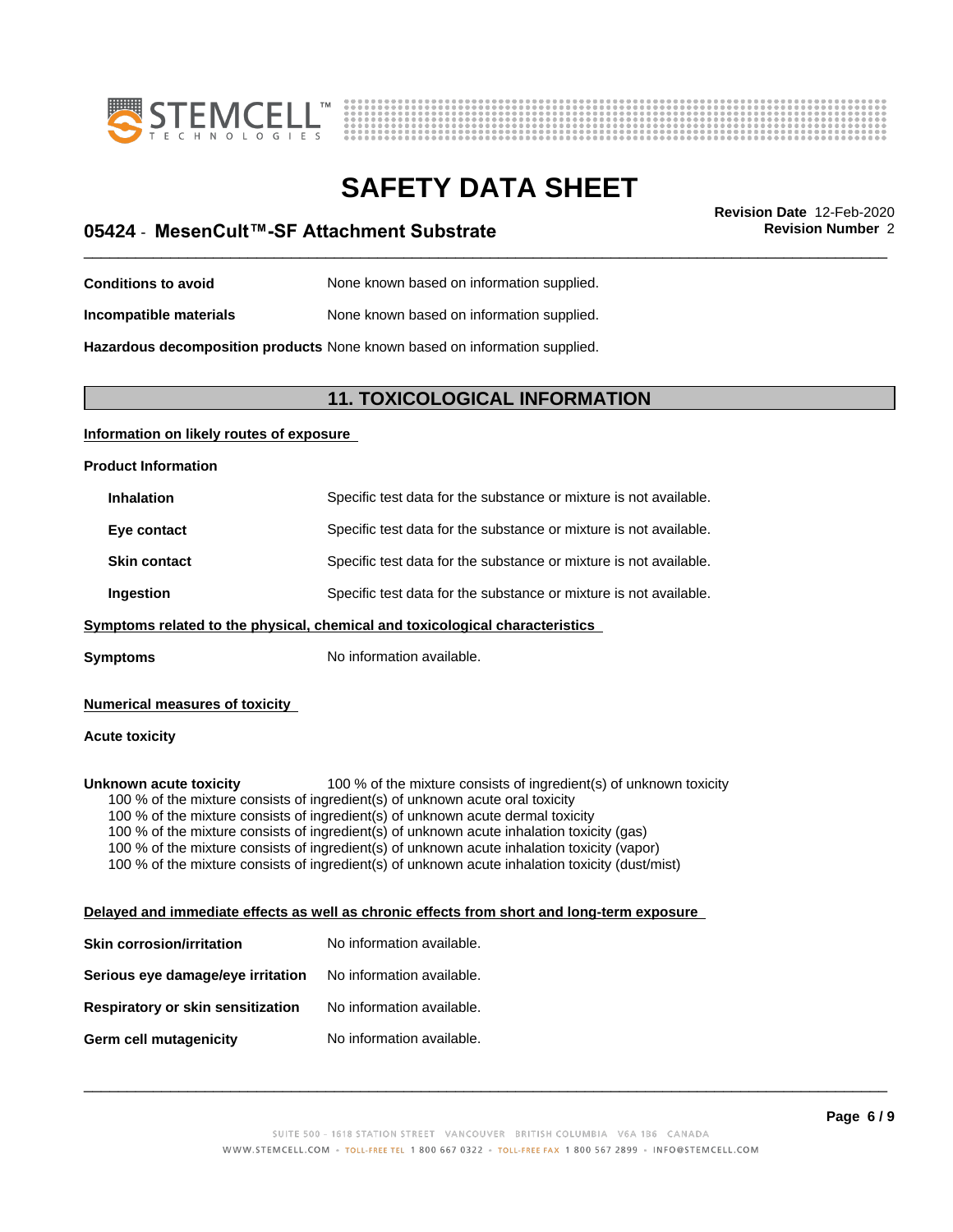



\_\_\_\_\_\_\_\_\_\_\_\_\_\_\_\_\_\_\_\_\_\_\_\_\_\_\_\_\_\_\_\_\_\_\_\_\_\_\_\_\_\_\_\_\_\_\_\_\_\_\_\_\_\_\_\_\_\_\_\_\_\_\_\_\_\_\_\_\_\_\_\_\_\_\_\_\_\_\_\_\_\_\_\_\_\_\_\_\_\_\_\_\_ **Revision Date** 12-Feb-2020 **05424 ⋅ MesenCult™-SF Attachment Substrate Revision Number** 2

| Carcinogenicity                 | No information available. |
|---------------------------------|---------------------------|
| <b>Reproductive toxicity</b>    | No information available. |
| <b>STOT - single exposure</b>   | No information available. |
| <b>STOT - repeated exposure</b> | No information available. |
| <b>Aspiration hazard</b>        | No information available. |

### **12. ECOLOGICAL INFORMATION**

| Ecotoxicity                   | The environmental impact of this product has not been fully investigated. |
|-------------------------------|---------------------------------------------------------------------------|
| Persistence and degradability | No information available.                                                 |
| <b>Bioaccumulation</b>        | There is no data for this product.                                        |
| Other adverse effects         | No information available.                                                 |

## **13. DISPOSAL CONSIDERATIONS**

| Waste treatment methods                |                                                                                                                    |
|----------------------------------------|--------------------------------------------------------------------------------------------------------------------|
| Waste from residues/unused<br>products | Dispose of in accordance with local regulations. Dispose of waste in accordance with<br>environmental legislation. |
| Contaminated packaging                 | Do not reuse empty containers.                                                                                     |

## **14. TRANSPORT INFORMATION**

| <b>DOT</b> | Not regulated |
|------------|---------------|
| <b>TDG</b> | Not regulated |
| <b>MEX</b> | Not regulated |
| ICAO (air) | Not regulated |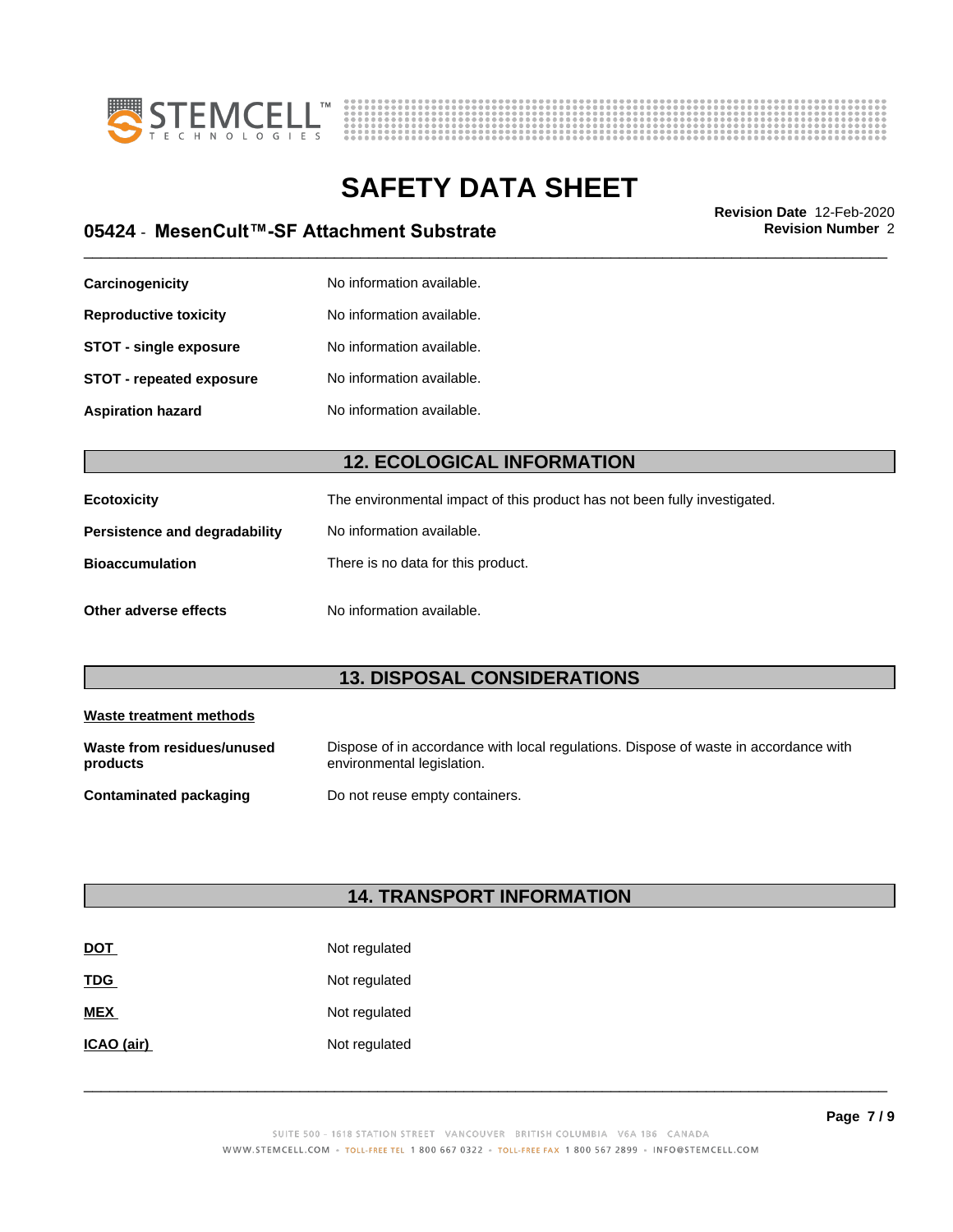



# \_\_\_\_\_\_\_\_\_\_\_\_\_\_\_\_\_\_\_\_\_\_\_\_\_\_\_\_\_\_\_\_\_\_\_\_\_\_\_\_\_\_\_\_\_\_\_\_\_\_\_\_\_\_\_\_\_\_\_\_\_\_\_\_\_\_\_\_\_\_\_\_\_\_\_\_\_\_\_\_\_\_\_\_\_\_\_\_\_\_\_\_\_ **Revision Date** 12-Feb-2020 **05424 ⋅ MesenCult™-SF Attachment Substrate Revision Number** 2

| <b>IATA</b> | Not regulated |
|-------------|---------------|
| <b>IMDG</b> | Not regulated |
| <b>RID</b>  | Not regulated |
| <b>ADR</b>  | Not regulated |
| <b>ADN</b>  | Not regulated |

### **15. REGULATORY INFORMATION**

| <b>International Inventories</b> |                 |
|----------------------------------|-----------------|
| <b>TSCA</b>                      | Does not comply |
| <b>DSL/NDSL</b>                  | Complies        |
| <b>EINECS/ELINCS</b>             | Complies        |
| <b>ENCS</b>                      | Does not comply |
| <b>IECSC</b>                     | Complies        |
| <b>KECL</b>                      | Does not comply |
| <b>PICCS</b>                     | Does not comply |
| <b>AICS</b>                      | Complies        |

 **Legend:**

 **TSCA** - United States Toxic Substances Control Act Section 8(b) Inventory

 **DSL/NDSL** - Canadian Domestic Substances List/Non-Domestic Substances List

 **EINECS/ELINCS** - European Inventory of Existing Chemical Substances/European List of Notified Chemical Substances

 **ENCS** - Japan Existing and New Chemical Substances

 **IECSC** - China Inventory of Existing Chemical Substances

 **KECL** - Korean Existing and Evaluated Chemical Substances

 **PICCS** - Philippines Inventory of Chemicals and Chemical Substances

 **AICS** - Australian Inventory of Chemical Substances

### **US Federal Regulations**

### **SARA 313**

Section 313 of Title III of the Superfund Amendments and Reauthorization Act of 1986 (SARA). This product does not contain any chemicals which are subject to the reporting requirements of the Act and Title 40 of the Code of Federal Regulations, Part 372.

### **SARA 311/312 Hazard Categories**

| Acute health hazard               | No |
|-----------------------------------|----|
| <b>Chronic Health Hazard</b>      | N٥ |
| Fire hazard                       | Nο |
| Sudden release of pressure hazard | No |
| <b>Reactive Hazard</b>            | No |

### **CWA (Clean WaterAct)**

This product does not contain any substances regulated as pollutants pursuant to the Clean Water Act (40 CFR 122.21 and 40 CFR 122.42).